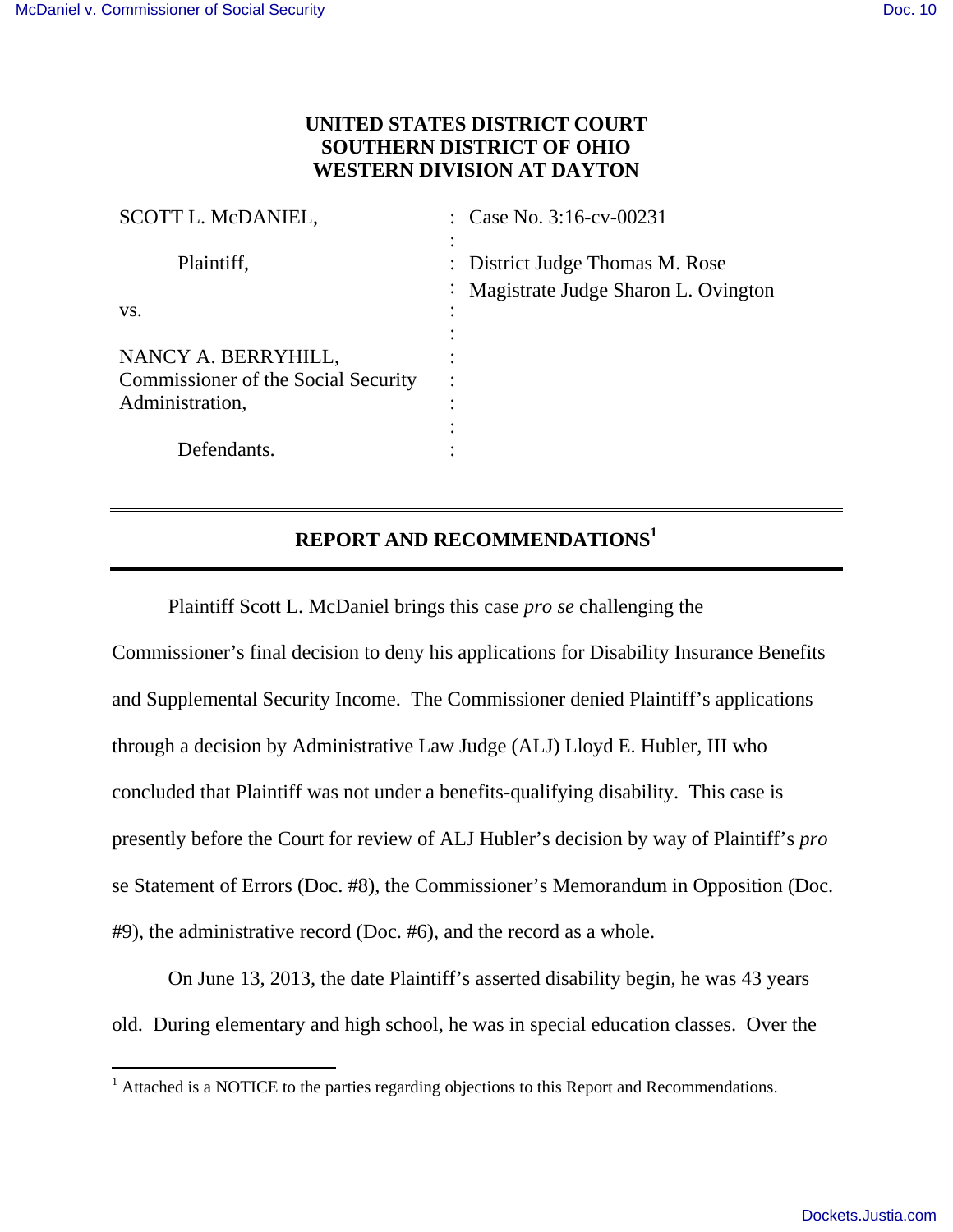years after graduating from high school, he worked as a truck driver and a tree-trimmer helper.

 During his proceedings with Social Security Administration, he was represented by an attorney. His attorney argued, in part, that ALJ Hubler erred by not finding that Plaintiff has a severe mental-health impairment and by not appropriately addressing Plaintiff's chronic pain. (Doc. #6, pp. 334-37; *PageID* #s 386-89).

 Before issuing his non-disability decision, ALJ Hubler held a hearing during which Plaintiff testified. He explained that he had been in excruciating back pain during the 2-year period before he stopped working. He fought the pain but eventually he could not walk. At the time of the ALJ's hearing (April 2015), Plaintiff was taking pain medications, muscle relaxers, and medication to help him sleep. His medications made him severely drowsy. *Id.* at p. 60; *PageID* #108. He had also been treated with epidural injections that gave him "a little bit of benefit." *Id*. at p. 56; *PageID* #104. He estimated his daily pain level at between a 4 and a 6, presumably on a 0-to-10 pain scale (0 equaling pain free; 10 equaling the worst pain). *Id*. At times, his pain level rises to and 8 or 9. *Id*. at p. 59; *PageID* #107. He wore a back brace at the time of the ALJ's hearing.

 Plaintiff's pain was in the middle of his back on the right side. He also had shooting pain down his leg. He described it as constant stabbing, aching pain. *Id*. at p. 58; *PageID* #106. He experienced pain all day long. He had not undergone surgery to help relieve his pain but had gone to the emergency room for treatment and had been through physical therapy twice. Physical therapy did not help relieve his pain. He found aqua therapy helpful, but his pain restarted as soon as he got out of the pool. He used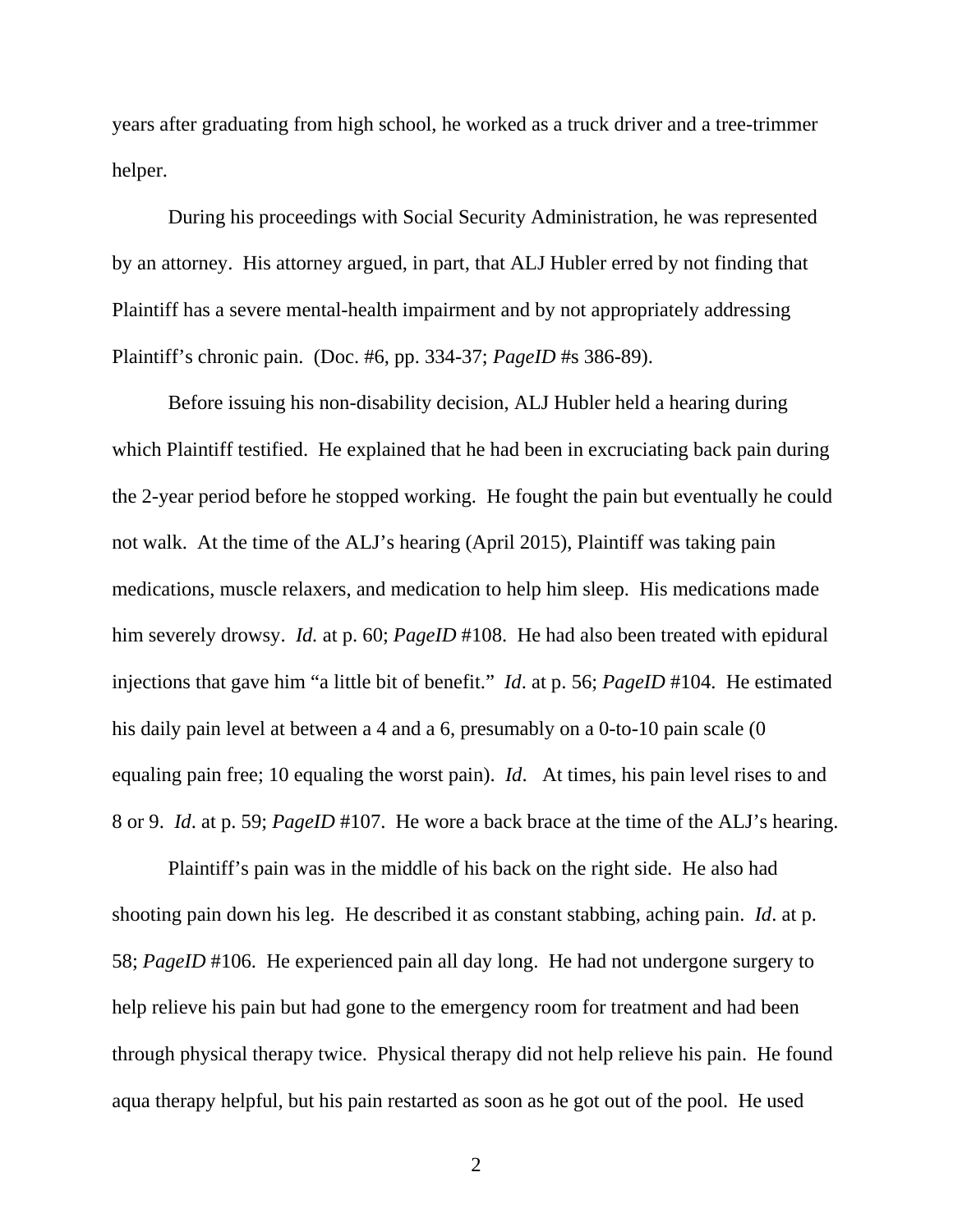crutches at times when his pain level gets very severe. He also tried to hold on to stuff, and took breaks, when he walks. He estimated that he can walk about 1 block. He can lift about 6 or 7 or 8 pounds. His ability to reach overhead is limited. His most comfortable position was bent over but his leg would get numb, requiring him to sit. *Id*. at pp. 66, 71; *PageID* #s 114, 119.

 During the summer of 2014, Plaintiff was treated for several blood clots: 1 in his leg and 2 in his lungs. He explained that physicians were worried the blood clots might return in his right leg. He also had experienced kidney disease (nephrotic syndrome), which was in remission at the time of the ALJ's hearing. Plaintiff explained, "I spill protein into my urine, and I can swell, you know, that's probably going to be a life given thing for me to do that. I only have half of a kidney on my left side and no spleen. I'm highly susceptible to pneumonias and colds and such. I have cataract—steroid cataracts on my eyes that effect my vision. My right arm, I can't straighten it …." *Id*. at 65; *PageID* #113.

 Plaintiff received treatment from a psychiatrist who prescribed Wellbutrin. He was also on Lexapro, prescribed by his family doctor. Plaintiff testified, "I cry. I'm upset. I have a lot of unself [sic]-confidence with everything that's going on with me. I've had this history since I was a small child, but I never seek treatment for it. You know, I cry daily and … things really got me upset…, I have thought about suicide …." *Id.* at 64; *PageID* #112. He further testified that had had always been depressed. He has difficulty concentrating, memory problems, and understanding instructions and new information due to his learning disability. *Id*. at 67; *PageID* #115. He also feels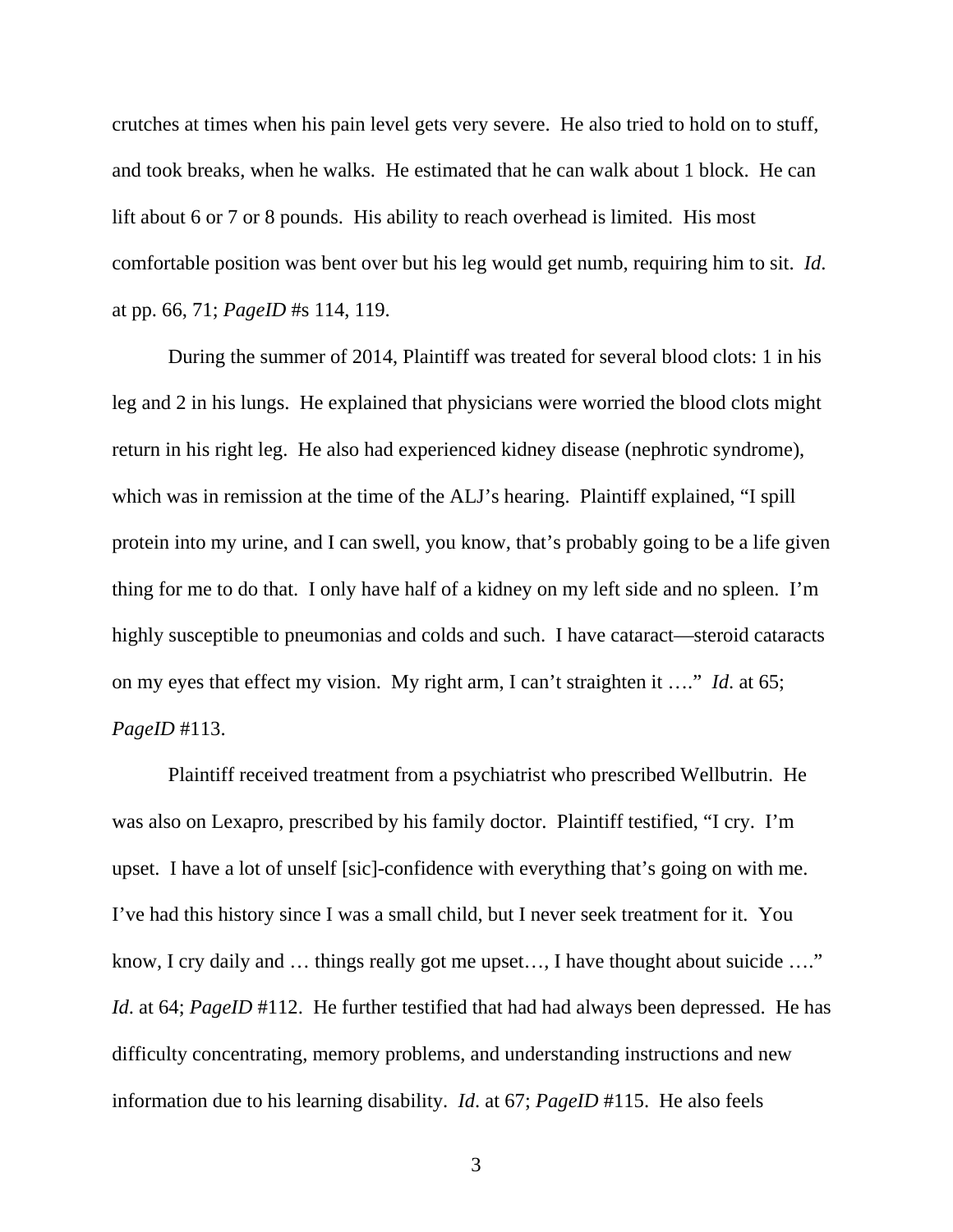worthless–like no one cares about him. He noted, "I'm at the wits end of my world, you know, where I don't know what to do any more." *Id.* at p.70; *PageID* #118.

 During a normal day, he lies on his back watching television. He switches position, usually to laying on his left side and uses pillows between his legs to keep himself as comfortable as possible. He spends 3 quarters of his day lying down. *Id.* at 72; *PageID* #120. He will also alternate between sitting and standing, 15 minutes each. He does not drive because he takes Morphine. He sleeps 4 or 5 hours each night and naps on and off throughout the day. He is able to take a shower by holding on to something. He does not do household chores. He makes sandwiches for himself but then immediately returns to the couch. His daughter visits him and does the laundry and other household tasks for him. When he goes to the grocery store, he holds onto a cart and doesn't carry milk or soft drinks.

 Turning to ALJ Hubler's decision, he found that Plaintiff was not under a disability by conducting the 5-step evaluation required by social security law. *See* 20 C.F.R. § 404.1520(a)(4).<sup>2</sup> His more significant findings began with his conclusion that Plaintiff had 2 severe impairments—"degenerative changes of lumbar spine; borderline intellectual functioning"—but the ALJ determined that Plaintiff's impairments did not automatically constitute a disability.

 The ALJ next assessed Plaintiff's residual functional capacity or the most he could do despite his impairments. *See* 20 C.F.R. 404.1545(a); *see also Howard v. Comm'r of* 

 $2<sup>2</sup>$  The citations to the Regulations will identify Disability Insurance Benefits Regulations with full knowledge of the corresponding Supplement Security Income Regulations.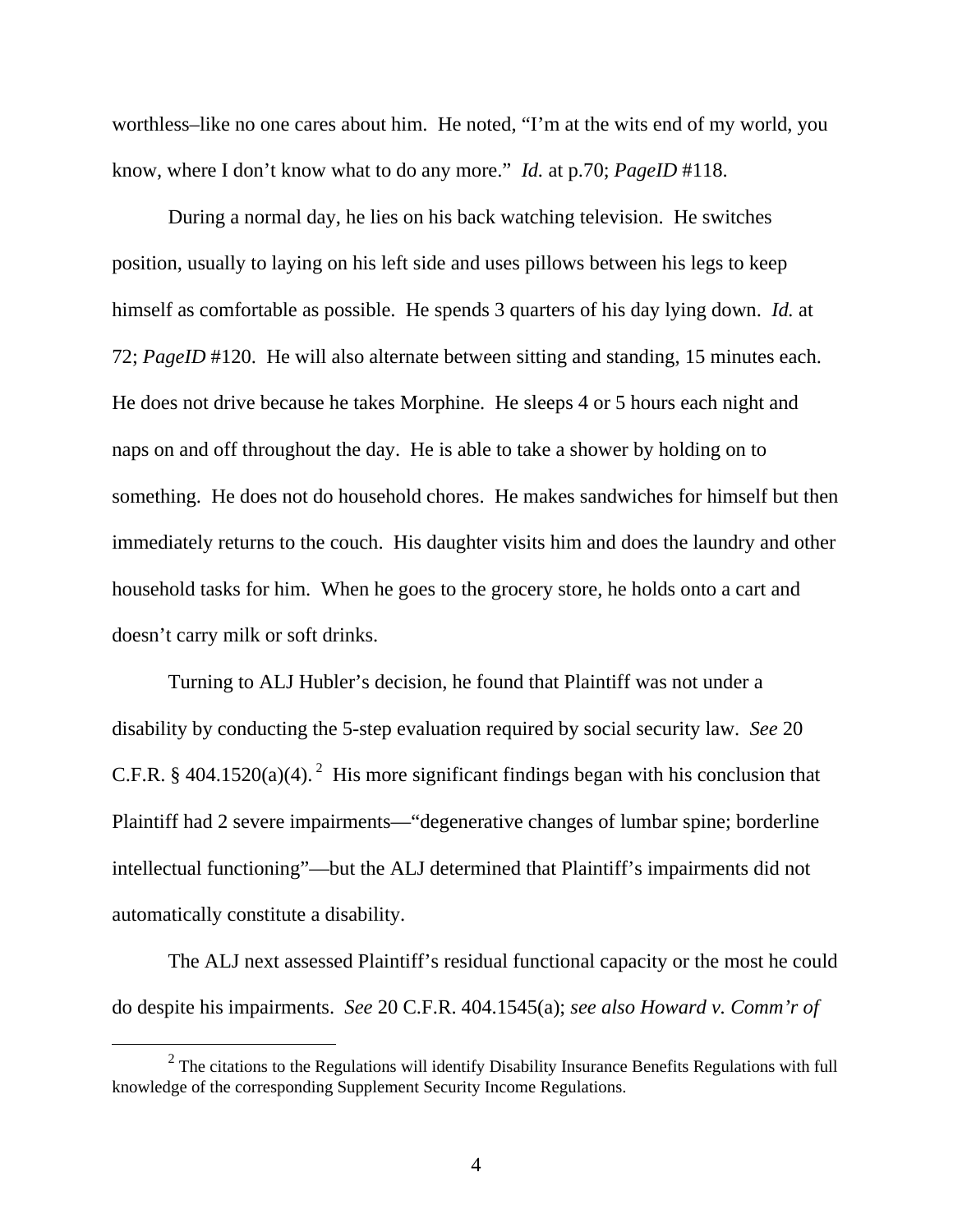*Soc. Sec*., 276 F.3d 235, 239 (6th Cir. 2002). Doing so, the ALJ found that despite Plaintiff's impairments, he could still perform a limited range of sedentary work.<sup>3</sup> And, given that ability along with his education, work experience, and age, he could still perform a significant number of jobs available to him in the national economy, according to the ALJ. The availability of such jobs, namely "inspector," "sorter," and "bench assembler" meant that Plaintiff was not under a benefits-qualifying disability. (Doc. #6, pp. 16-29; *PageID* #s 64-77).

 The present judicial review determines whether ALJ Hubler applied the correct legal standards and whether substantial evidence supports his findings. *Blakley v. Comm'r of Soc. Sec.*, 581 F.3d 399, 406 (6th Cir. 2009); *see Bowen v. Comm'r of Soc. Sec*., 478 F.3d 742, 745-46 (6th Cir. 2007). If ALJ Hubler failed to apply the correct legal criteria, his decision may be fatally flawed even if the record contains substantial evidence supporting his findings. *Rabbers v. Comm'r of Soc. Sec.*, 582 F.3d 647, 651 (6th Cir. 2009); *see Bowen*, 478 F.3d at 746; *Wilson v. Comm'r of Soc. Sec.*, 378 F.3d 541, 546-47 (6th Cir. 2004). A conclusion is supported by substantial evidence when "a 'reasonable mind might accept the relevant evidence as adequate to support a conclusion.'" *Blakley*, 581 F.3d at 407 (quoting *Warner v. Comm'r of Soc. Sec.*, 375 F.3d 387, 390 (6th Cir. 2004). Substantial evidence consists of "more than a scintilla of

<sup>&</sup>lt;sup>3</sup> Under social security law, sedentary work involves the least strenuous work activities, such as "lifting no more than 10 pounds at a time and occasionally lifting or carrying articles like docket files, ledgers, and small tools." 20 C.F.R. § 404.1567(a).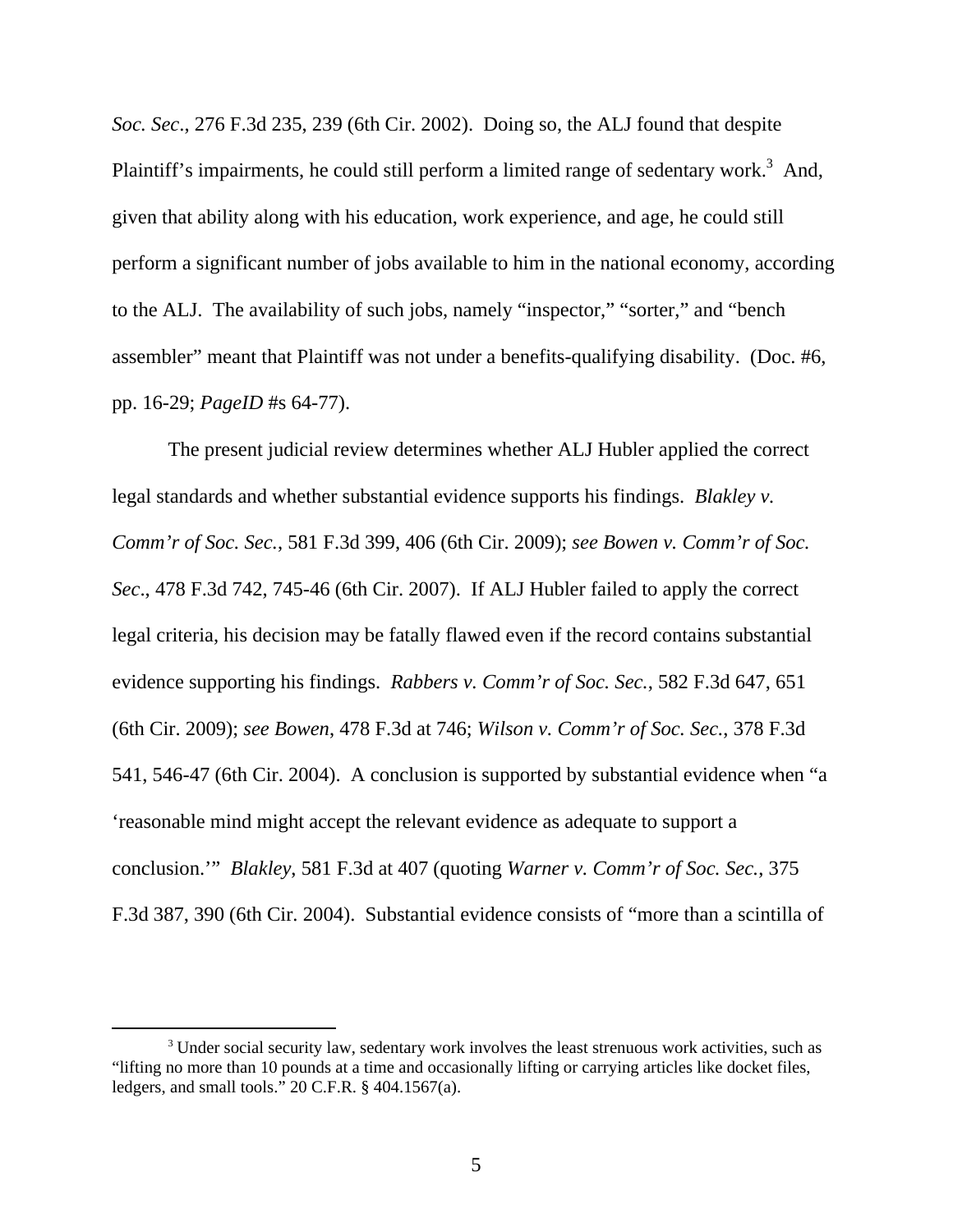evidence but less than a preponderance ...." *Rogers v. Comm'r of Soc. Sec.*, 486 F.3d 234, 241 (6th Cir. 2007).

 Plaintiff relies on, and has attached to his Statement of Errors, a Memorandum his former attorney submitted to the Social Security Administration's Appeals Council. His attorney contended in this Memorandum that ALJ Hubler (1) failed to give sufficient weight to Plaintiff's treating physician, (2) failed to appropriately evaluate Plaintiff's credibility, and (3) failed to appropriately evaluate the record in conjunction with the Social Security Administration's pain regulations. His counsel also presented the Appeals Council with additional evidence. The Appeals Council denied further review.

 The ALJ placed great weight on the opinions of treating physicians Dr. Page, Dr. Ajlouini, and Dr. Mehta when finding that Plaintiff could perform a limited range of sedentary work. The ALJ reasoned that their treatment records support the conclusion that Plaintiff "experiences some physical limitations as a result of his impairment and symptoms." (Doc. #6, p. 25; *PageID* #73). No error occurred here because the ALJ credited these treating physicians' opinions with great weight, thus favoring Plaintiff, and because substantial evidence justified the ALJ in doing so. *See* Doc. #6, pp. 484-85, 644- 707, 830-944; *PageID #s* 537-38, 698-761, 884-997.

 Plaintiff's counsel argued in his Memorandum that the ALJ failed to mention or address Dr. Page's opinions, *id*. at pp. 484-85; *PageID* #s 537-38. (Doc. #8, *PageID* #1002). Although this could be error, *see Blakley v. Comm'r of Soc. Sec.*, 581 F.3d 399, 407 (6th Cir. 2009), the ALJ did not ignore Dr. Page's opinions. Instead, he placed great weight on them. Doing so, he accepted Dr. Page's opinion in his assessment of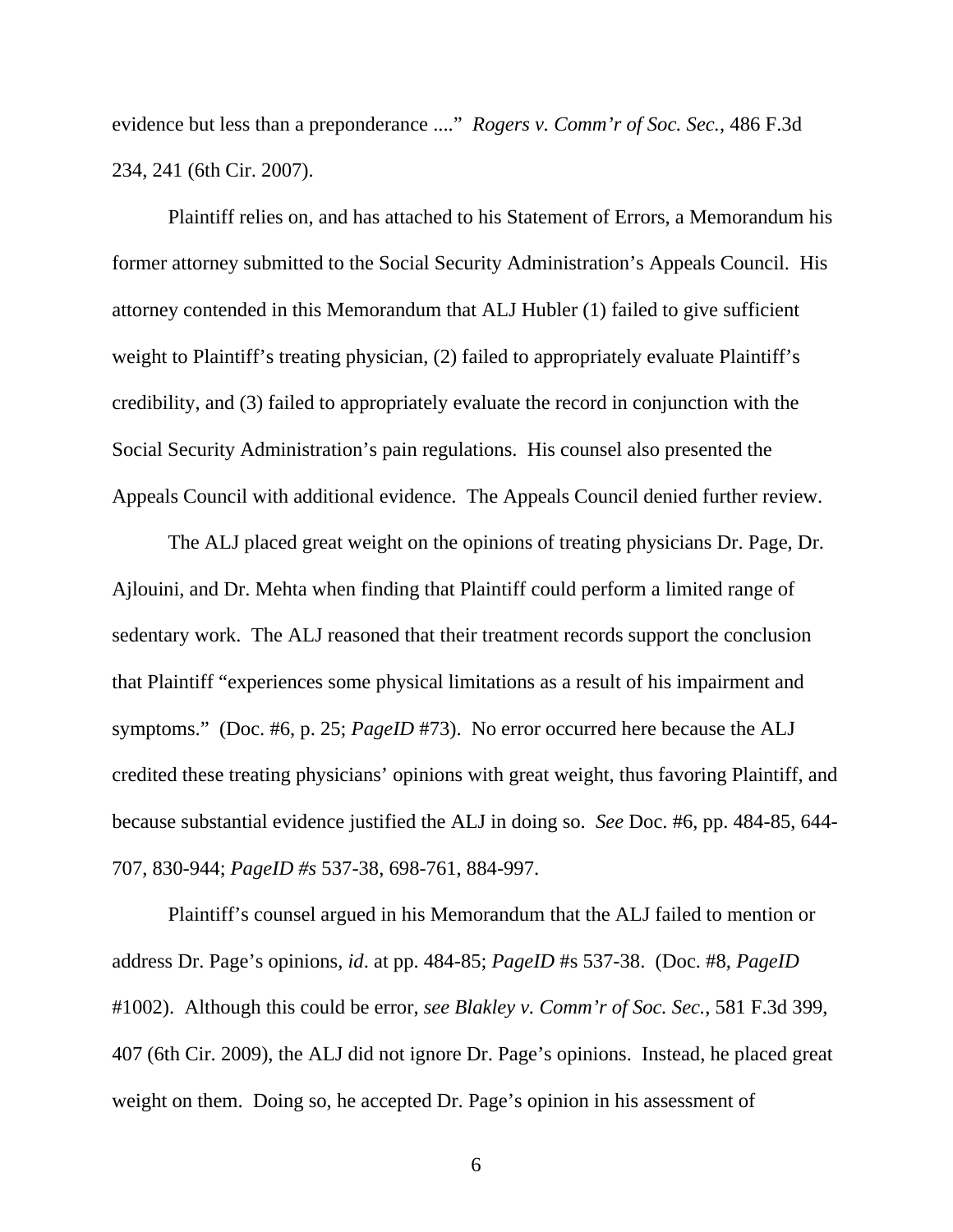Plaintiff's residual functional capacity and, more specifically, when finding Plaintiff limited to standing and walking for 2 hours, and needed to change position every 15 minutes. (Doc. #6, p. 23; *PageID* # 71). The ALJ therefore did not err as suggested by Plaintiff's former attorney.

 Plaintiff (or his former attorney) does not challenge the ALJ's consideration of any other specific treating or non-treating medical source's opinion. As to state agency physicians, the ALJ properly placed some weight on the opinions of Drs. Bolz and Southerland. The ALJ accurately observed that Drs. Bolz and Southerland each believed that Plaintiff could perform a range of unskilled light work. The ALJ did not fully credit their opinions due to Plaintiff's testimony and medical evidence. This led the ALJ to find Plaintiff more limited than either Dr. Bolz or Dr. Southerland thought by concluding he was could perform a limited range of sedentary work (rather than more strenuous light work). The ALJ committed no error when he decided not to fully credit these physicians' opinions. *See Kepke v. Comm'r of Soc. Sec.*, 636 F. App'x 625, 632-33 (6th Cir. 2016) (no error in evaluation of non-examiners' opinions); *see also McGrew v. Comm'r of Soc. Sec.*, 343 F. App'x 26, 32 (6th Cir. 2009); *see also* Soc. Sec. Ruling 96-6p, 1996 WL 374180 (July 2, 1996) (instructing ALJs on how to evaluate opinions from state agency medical sources).

 Plaintiff's attorney next challenged the ALJ's evaluation of Plaintiff's credibility. The ALJ, according to Plaintiff's attorney, did little more than recite the applicable factors and his conclusion that Plaintiff was not fully credible, and omitted sufficiently specific reasons for discounting Plaintiff's testimony. These contentions lack merit.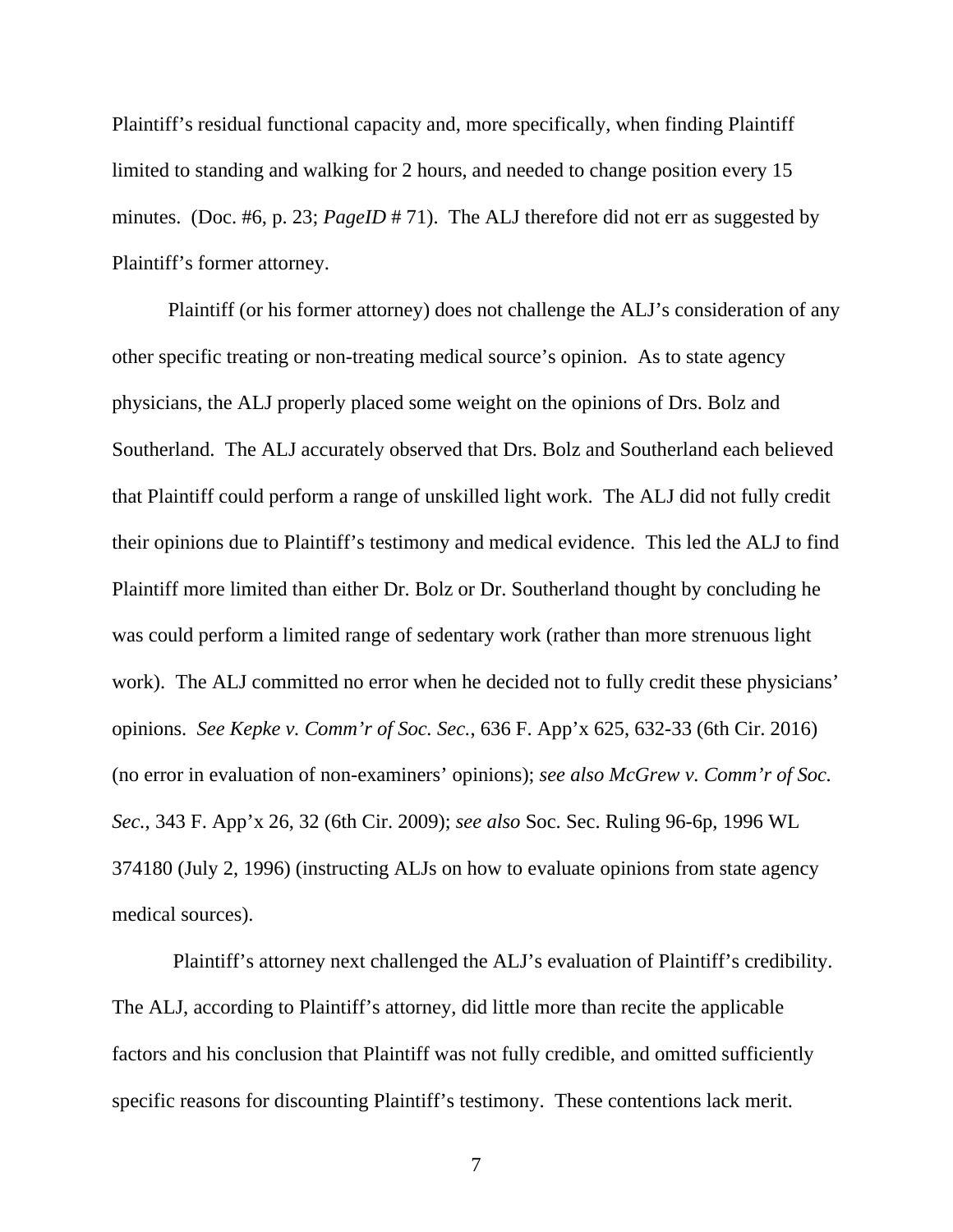The ALJ recognized that objective evidence showed only mild abnormalities. For example, the ALJ noted that while x-ray and MRIs revealed degenerative changes at multiple levels, there was no evidence of vertebral misalignment or definite evidence of central or exiting nerve root compromise. (Doc. #6, p. 18, *PageID* #66). Plaintiff's EMG testing was normal, and an MRI study in September 2014 showed no evidence of any changes or worsening of Plaintiff's degenerative disc disease. *Id*. The ALJ wrote that Plaintiff's "neurologic and sensory examinations have been normal (Ex 27F/13), and he has exhibited normal strength in his bilateral lower extremities (Ex 27F/58)." (Doc. #6, pp. 19, 842, 887; *PageID* #s 67, 896, 941). This constitutes substantial evidence supporting the ALJ's decision to discount Plaintiff's credibility. *See Tyra v. Sec'y of HHS*, 896 F.2d 1024, 1030 (6th Cir. 1990) ("Though claimant's physicians consistently reported Tyra's subjective complaints of pain, he had no underlying neurological abnormalities, atrophy or proportionate loss of sensory and reflex reactions."). The ALJ also accurately noted that "clinicians observed that [Plaintiff] exhibits 5/5 muscle strength in all four of his extremities, as well as normal range of motion in his lower extremities." (Doc. #6, pp. 24, 533, 611; *PageID* #s 72, 586, 664). This was a valid reason to discount Plaintiff's testimony about his levels of pain and resulting impairments. *See Crouch v. Sec'y of HHS*, 909 F.2d 852, 856-57 (6th Cir. 1990) ("the absence of any significant neurological deficits and atrophy supports the Secretary's conclusion [that Plaintiff was not disabled]….").

 ALJs, moreover, must look at both the objective medical evidence and other evidence to assess a claimant's allegations of pain and resulting limitations. *See* 20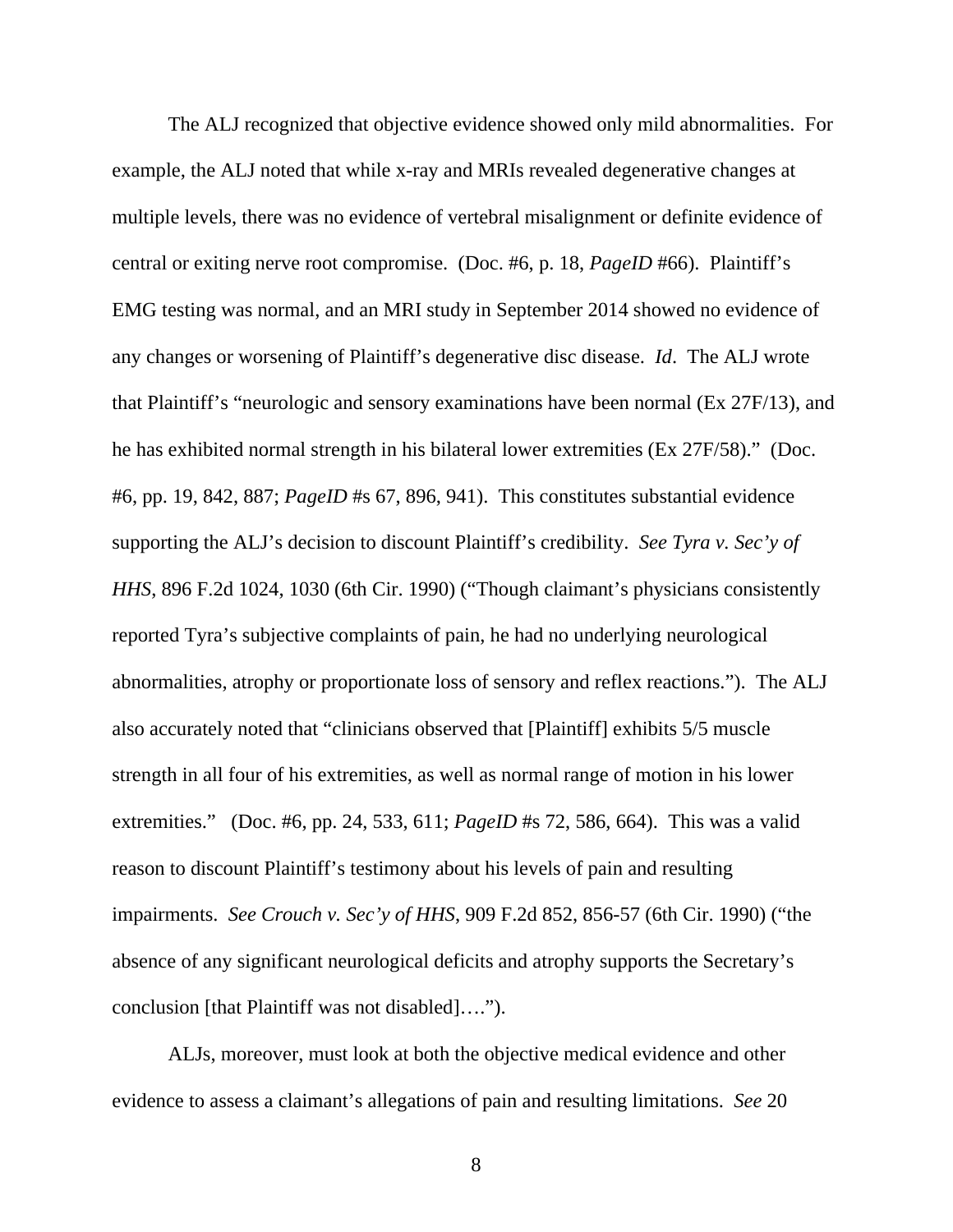C.F.R. § 404.1529(c). Consistent with the regulations, the ALJ discussed Plaintiff's testimony regarding the frequency and intensity of his symptoms, his medications and side effects, and his treatment history. (Doc. #6, pp. 18-27, *PageID* #s 66-75); *see* 20 C.F.R. §404.1529; *see also* Soc. Sec. Ruling 96-7p, 1996 WL 374186 (July 2, 1996); *Chapman v. Astrue*, No. 1:10-cv-155, 2011 WL 1897434 at \*6 (S.D. Ohio Mar. 10, 2011) (Bowman, M.J.) ("[A]n ALJ is not required to accept a claimant's subjective complaints and may properly consider the credibility of a claimant when making a determination of disability.") (quoting *Jones v. Comm'r of Soc. Sec.*, 336 F.3d 469, 476 (6th Cir. 2003)). The ALJ noted, for instance, that while Plaintiff "alleges he has trouble walking and spends most of his days lying down, he has characterized himself as being very active, including walking his dog three times per week." (Doc. #6, p. 24; *PageID* #72) (citations omitted). Substantial evidence supports this. *Id.* at 553, 768; *PageID* #s 606, 822. Substantial evidence also supports the ALJ's recognition that despite Plaintiff's references to his anxiety and depression, he exhibited appropriate mood and affect, and normal memory. *Id*. at pp. 24, 472; *PageID* #s 72, 525). The ALJ accurately noted that clinicians described Plaintiff's affect as normal, his judgment as normal and mood as normal. *Id*. at pp. 24-25, 605; *PageID*#s 72-73, 658. The ALJ reasonably observed, "[c]linicians have also reported that Plaintiff does not appear nervous or anxious, and that his behavior is normal." *Id*. at pp. 25, 422, 605, 742; *PageID*#s 73, 475, 658, 796. And, the ALJ accurately recognized that Plaintiff "generally denied symptoms of depression." *Id*. at pp. 20, 376-77, 379, 394, 425-26, 432, 436-37, 591; *PageID* #s 68, 429-30, 432, 447, 474, 475, 478-79, 485, 489-90, 644. The ALJ also documented the fact that the vast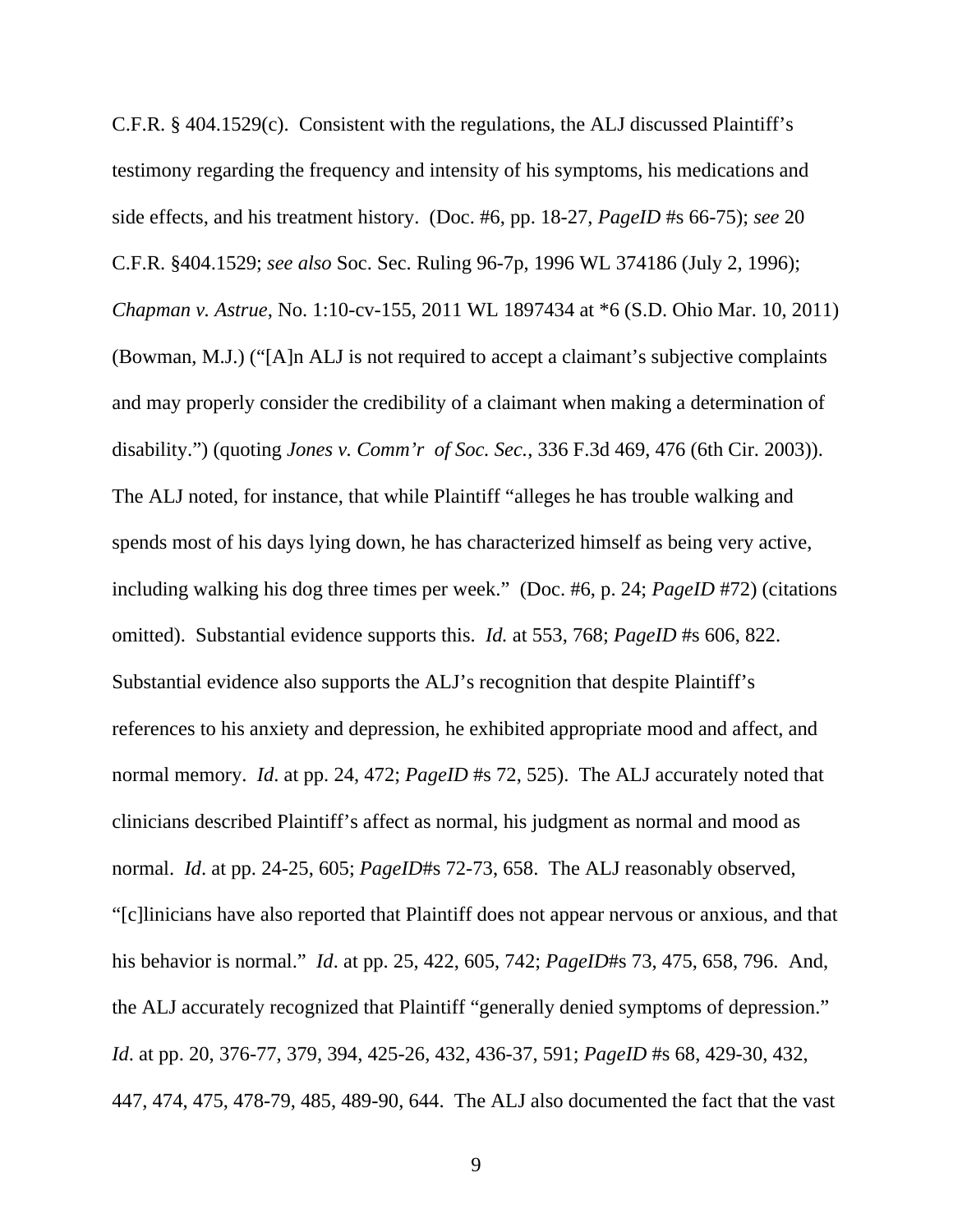majority of Plaintiff's clinical psychiatric evaluations have been normal and accurately cited supporting evidence. *Id*. at p. 20). The ALJ noted, and the evidence bears out, that Plaintiff started family counseling in October 2014, and by December 2014, his mental status examination was completely normal, with normal appearance, normal speech, euthymic mood, goal directed thoughts, no hallucinations or suicidal ideation, and no abnormal movements. *Id*. at pp. 20, 756; *PageID* #s 68, 810. Lastly, the ALJ properly considered Plaintiff's ability to engage in certain daily activities when crafting the RFC. *See Warner v. Comm'r of Soc. Sec*., 375 F.3d 387, 392 (6th Cir. 2004) ("The administrative law judge justifiably considered Warner's ability to conduct daily life activities in the face of his claim of disabling pain.");

Accordingly, Plaintiff's Statement of Errors lacks merit.

## **IT IS THEREFORE RECOMMENDED THAT**:

- 1. The Commissioner's final decision concerning Plaintiff's July 17, 29013 applications for Disability Insurance Benefits and Supplemental Security Income be affirmed; and
- 2. The case be terminated on the docket of this Court.

May 19, 2017 *s/Sharon L. Ovington* 

 Sharon L. Ovington United States Magistrate Judge